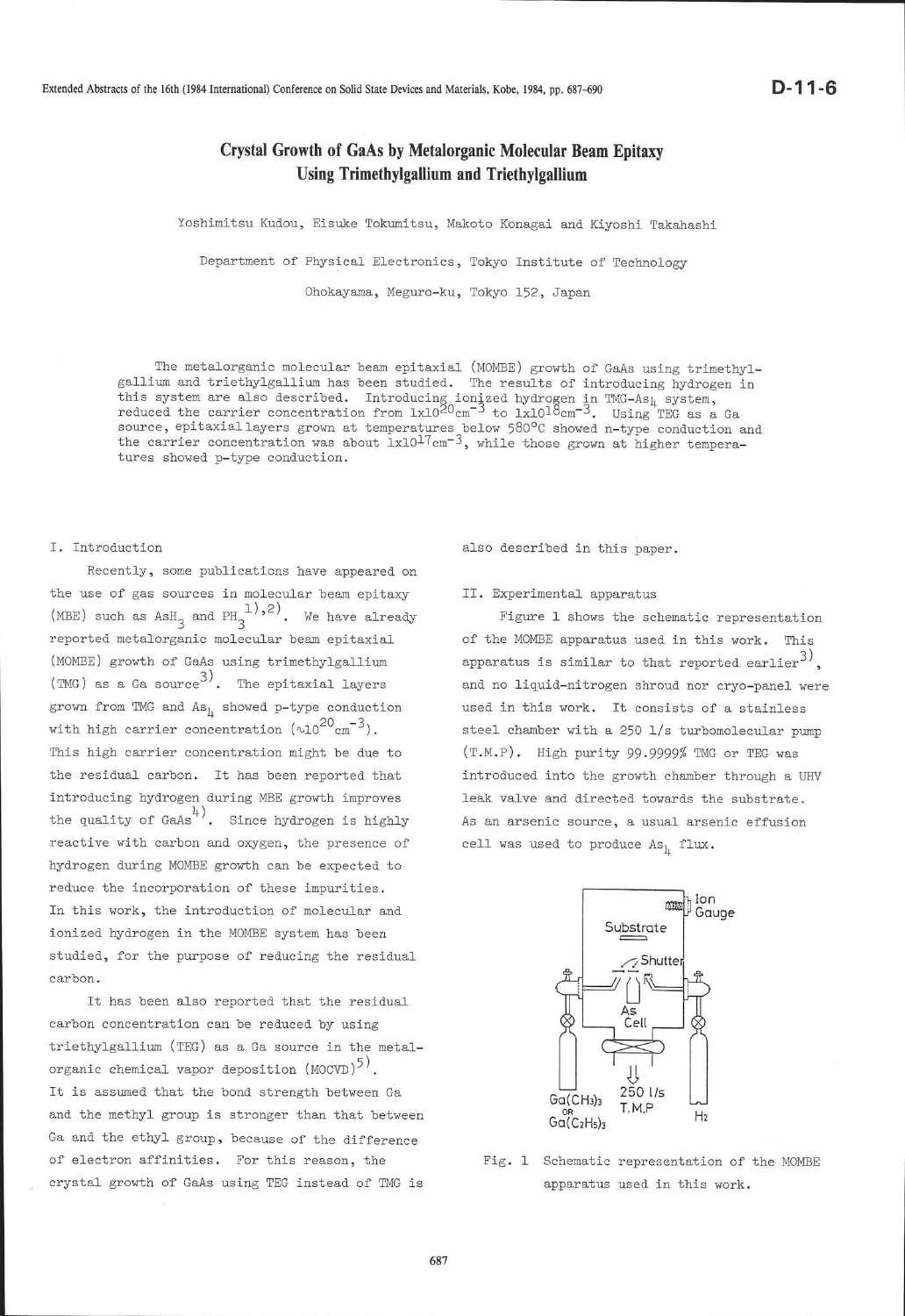Hydrogen gas was also introduced into this chamber through a variable leak valve. The schematic representation of the apparatus used to ionize hydrogen is illustrated in Fig. 2. A tantalum filament was arranged in the outlet of the tube and the ionized hydrogen was obtained by thermal electrons which accelerated by ionization voltage (Vi).



Fig. 2 Schematic representation of the hydrogen ionizer.

III. Results and Discussion

(III-I.) Introducing H<sub>2</sub> gas in the TMG-As<sub>l</sub> system GaAs epitaxial layers were grown on (100) Cr-doped semi-insulating substrates. The typical growth conditions were as follows; Tsub =  $560^{\circ}$ C,  $T_{As}$  = 250°C,  $P_{MO}$ (partial pressure of TMG) = 1.5x10<sup>-5</sup> Torr. The partial pressure of hydrogen was 2x10<sup>-5</sup>Torr and ionization voltage Vi and ion current Ii were 350V and lmA, respectively. Three types of samples were grown; one with molecular hydrogen, the second without molecular hydrogen, and the third with ionized hydrogen. The other growth parameters vere kept constant. The growth rate of these layers were all about  $0.5 \mu m/h$ .

Figure 3 shows photoluminescence (PL) spectra of the samples grown in TMG-As<sub>1</sub>, TMG-As<sub>1</sub>- $H^o$  and TMG-As<sub>h</sub>-ionized  $H^o$  system. Introducing molecular hydrogen affected the quality of the epitaxial layers as shovn in Fig. 3. Although luminescenee intensity was improved. by a factor of 10, the luminescence peak at room temperature was still observed at 1.37eV. It was found by van der Pauw Hall measurements that carrier

concentration slightly decreased from  $lx10^{20}$  cm<sup>-3</sup> to  $5x10^{19}$   $cm^{-3}$ . Increasing the partial pressure of hydrogen had no significant effect on the carrier concentration. On the other hand, the films grown with ionized hydrogen still showed n-type conduction, but the carrier concentration was drastically reduced to  $lx10^{18}$  cm<sup>-3</sup> and luminescence peak at room temperature was observed at 1.43eV.



Fig. 3 Photoluminescence spectra of GaAs epitaxial layers grown in TMG-As<sub>1</sub>, TMG-As<sub>1</sub>- $H_2$  and TMG-As<sub>l</sub>-ionized  $H_2$  system

It was found from secondary ion mass spectrometry (SIMS) analysis that the carbon concentration of the films grown with molecular hydrogen and ionized hydrogen were  $3x10^{19}$ cm<sup>-3</sup> and  $1 \times 10^{18}$  cm<sup>-3</sup>, respectively, which agreed with the values obtained from the Hall measurements. These results may be because ionized hydrogen is more reactive with carbon than molecular hydrogen. The presence of ionized hydrogen during growth reduced. the incorporation of carbon more than that of molecular hydrogen.

To see the effect of ionized hydrogen on surface damage, reflection high energy electron diffraction (RHEED) patterns were examined. It showed that epitaxial layers were all monocrystalline. Also, surface defects of these samples were observed by microscope and scanning electron microscope. No additional surface defect was observed on the films grown with ionized

688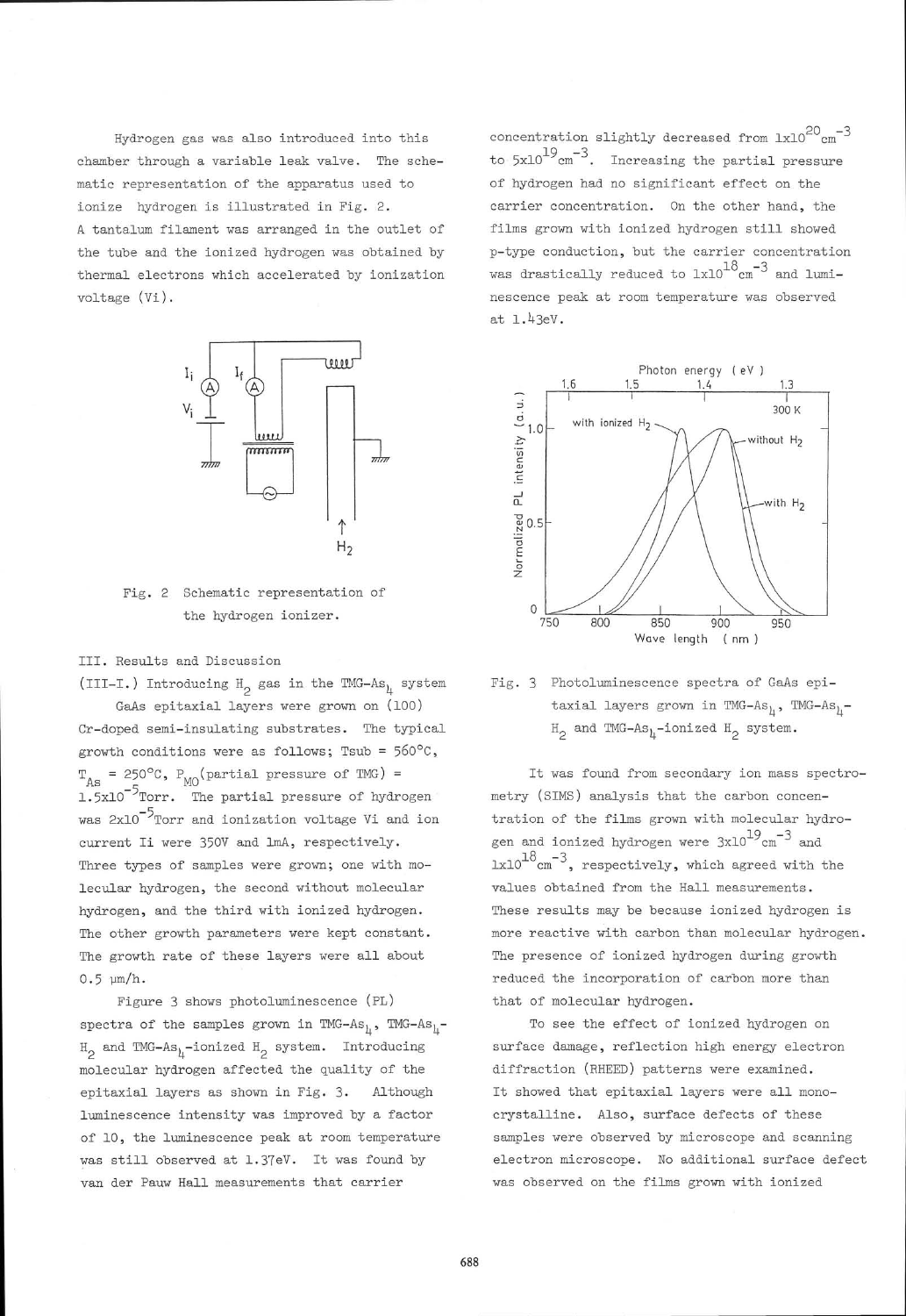hydrogen. These results indicate that ionized hydrogen made no damage on the epitaxial layers.

### (III-II.) Using TEG as a Ga source

We have also tried to use TEG as a Ga source to reduce carbon concentration. The dependence of the growth rate on the substrate temperature for the metalorganic gas pressure of  $2x10^{-5}$ Torr is shown in Fig. 4. Epitaxial layers were grown on (100) Cr-doped semi-insulating substrates and the temperature of the arsenic cell =  $250^{\circ}$ C. In the range of 620°C to 540°C, no difference in growth rate can be seen between TMG and TEG. In this range, the growth rate increased linearly with increasing the partial pressure of TEG as well as that of TMG. Below 540°C, the growth rate in TMG  $-As_{\text{h}}$  system dropped rapidly, whereas in TEG-As, system only a slight decrease occured. Therefore, in this temperature range, the growth process is believed to be limited by metalorganic gas decomposition, and TEG decomposes more easily than TMG at low temperatures.



Fig. 4 Temperature dependence of the growth rate for the metalorganic gas pressure of  $2x10^{-5}$ Torr.

Figure 5 shows the dependence of the carrier concentration on the substrate temperature. Epitaxial layers grown at the temperature below 580°C showed n-type conduction, while the films grown at the higher temperatures showed p-type conduction. This p-n conversion might be due to the change of TEG/As, ratio at high temperatures. The values for electron mobility of 1600  $\text{cm}^2/\text{Vs}$ 

and hole mobility of 150  $\text{cm}^2/\text{Vs}$  were obtained. These low Hall mobilities indicate a high degree of compensation.



Fig. 5 Dependence of the carrier concentration on the substrate temperature in TEG-As, system.

The quality of these epitaxial layers were not enough for the electronic devices. Therefore, the effect of introducing hydrogen in TEG-As, system has been studied. Table 1 shows the minimum carrier concentration and the electron mobilities, varying the partial pressure of hydrogen. While introducing hydrogen had no effect on carrier concentration, the electron mobility significantly increased. These results indicate that the acceptor concentration in the epitaxial layer was decreased by introducing hydrogen.

| H <sub>2</sub> /TEG | $n$ (cm <sup>3</sup> ) | $\mu_n$ (cm <sup>2</sup> /V.sec) |
|---------------------|------------------------|----------------------------------|
|                     | $1 \times 10^{17}$     | 1600                             |
| 0.5                 | $4x10^{17}$            | 2050                             |
|                     | $2 \times 10^{17}$     | 2700                             |
|                     |                        | $= 300$                          |

Table 1 Dependence of electrical characteristics of the epitaxial layers grown in TEG-As<sub>1</sub>-H<sub>2</sub> system on the partial pressure of hydrogen.